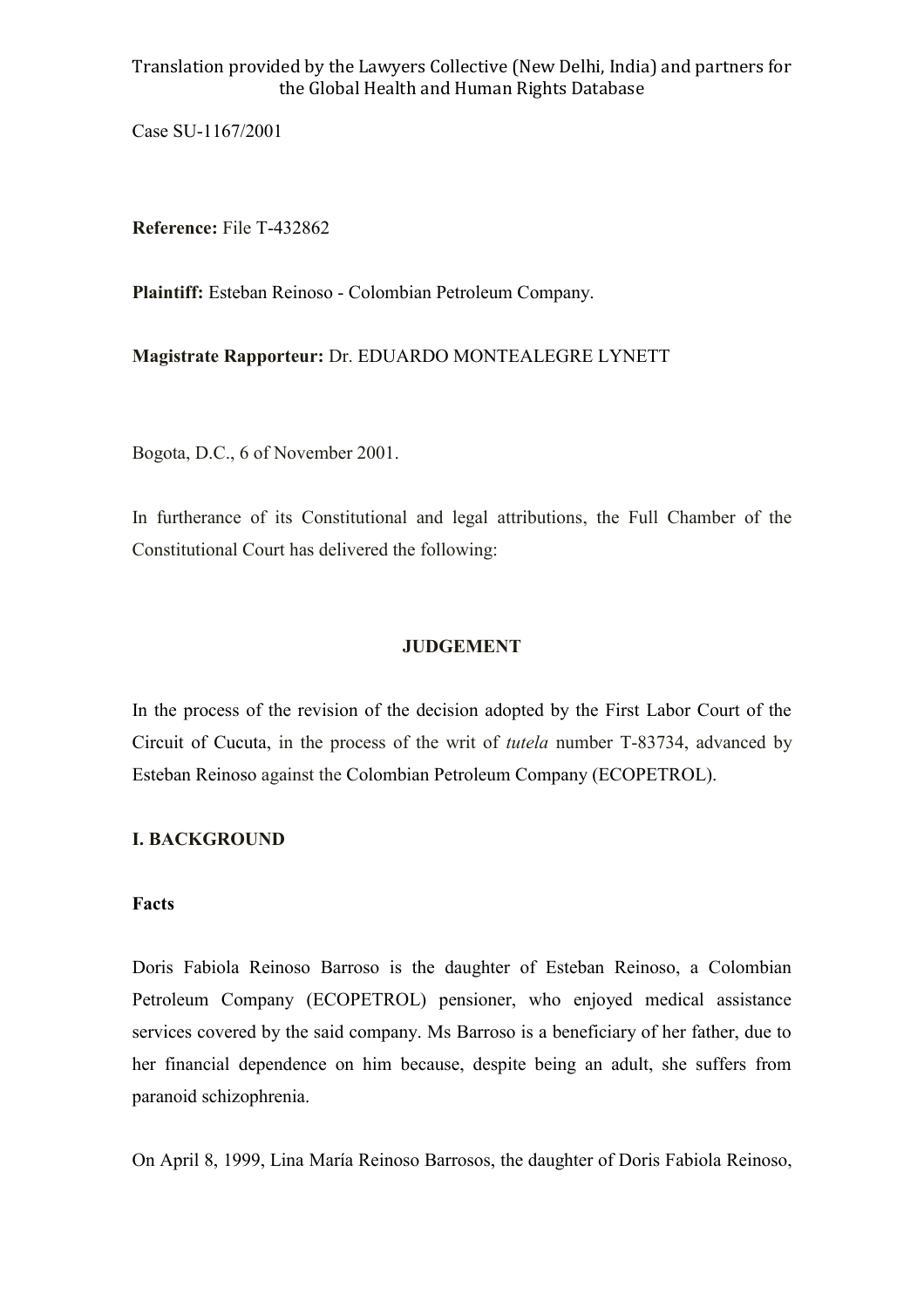was born. As a result of this birth, the medical assistance service of Doris Fabiola Reinoso was suspended. On January 27, 2000, in response to the request raised by Esteban Reinoso, the Colombian Petroleum Company indicated the reason why his daughter was excluded from the medical service:

"There is a presumption that since Doris Fabiola has a child; her financial dependency on you ceased to exist. This is so because someone different from her father, Esteban Reinoso, is watching after her expenses, because we assume that she has created a family with the father of the child."

On February 10, 2000, the father of Doris Fabiola told the Defendant that his daughter did not constitute a new family and moreover, that they did not know who the father of the child was:

"May I respectfully express, that my daughter has not constituted a new family because we do not know who the father of the child is. Due to her mental condition, we have not been able to find it out."

On December 12, 2000, Esteban Reinoso filed a writ of *tutela* against the Colombian Petroleum Company, arguing that the refusal to maintain the beneficiary status of Doris Fabiola (his daughter) violates her constitutional rights to life and to health because her stability and health depend on the continual provision of medicine. He also considers it contrary to the Constitution that the child Lina María Reinoso has also been excluded from this service. He alleges that on several occasions he went to the Defendant who never considered his arguments.

The Judge of first instance asked the Institute of Legal Medicine to conduct a "forensic-psychiatric assessment". The report submitted by an expert concludes the following:

"The patient DORIS FABIOLA REINOSO BARROSO, suffers from a Paranoid Schizophrenia of chronic evolution.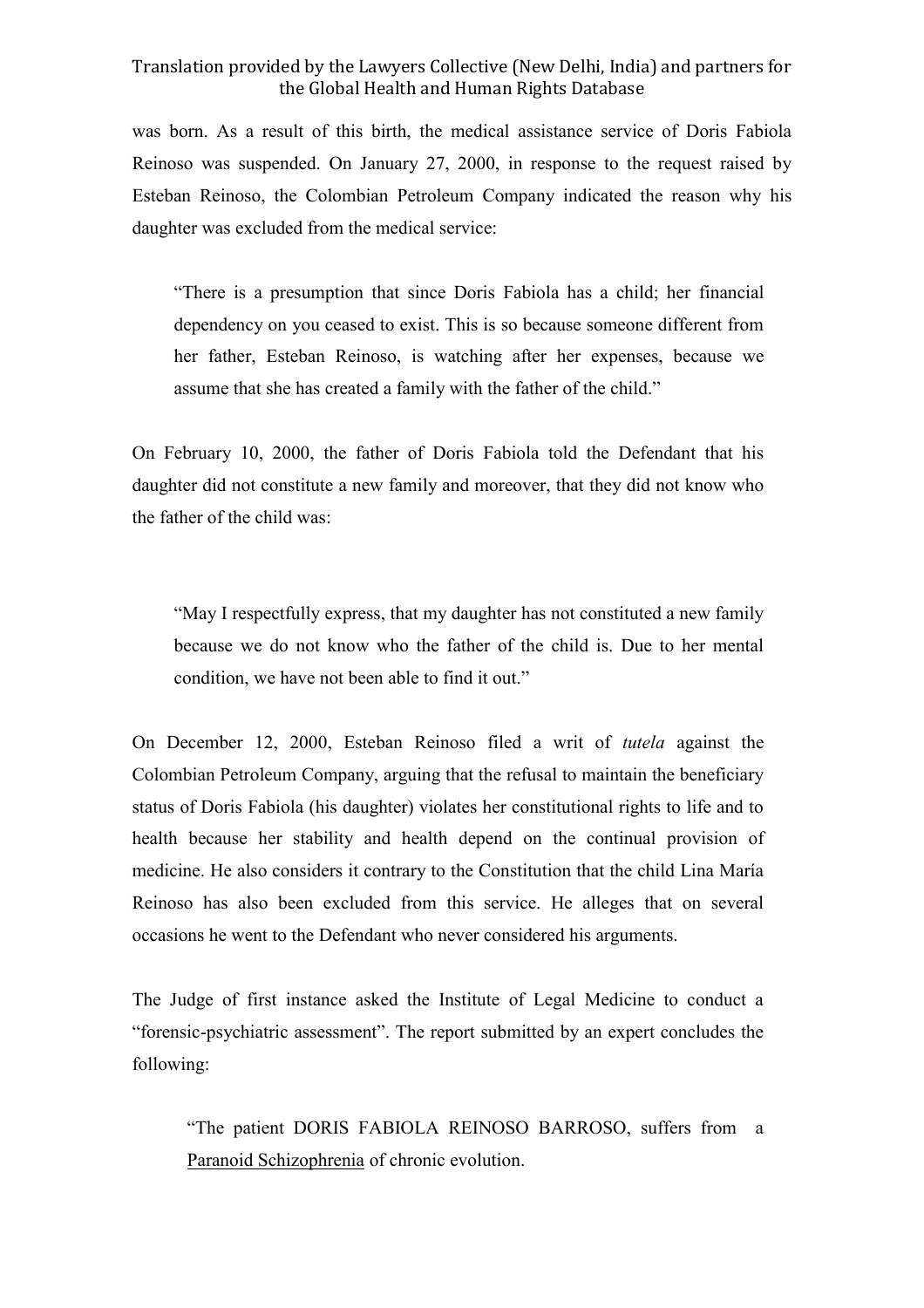This clinical condition prevents the patient from determining for her self, her behavior at the time of the exam.

She is not in a condition to dispose of her property.

She is not in the capacity to provide herself with primary basic needs.

She must have permanent specialized psychiatric treatment" (emphasis in the original).

Through the memorial submitted to the first instance judge on January 15, 2011, the company set out its position on the lawsuit claims. Firstly, it indicates that Doris Fabiola Reinoso's father is pensioned and that he is affiliated with the Social Security. Secondly, it indicates that she is covered by the Colombian Petroleum Company (ECOPETROL) as a beneficiary during the duration of her disability. The company considers that it was the duty of the father to include her within his family unit.

Regarding the disaffiliation of Doris Fabiola and the letter submitted by her father on February 10, 2000, the Company argues that:

"As it is evident in the prior letter, **at no moment**, were the allegedly tragic circumstances in which Mrs. Reinoso Barroso got pregnant informed to us; nor could any interpretation of this letter allow us to infer the situation that Doris Fabiola Reinoso was in. This is the reason why we did not have to change our idea regarding her situation and it was natural to think that with her daughter's birth, she was dependent on the father of the child. Accordingly, as established by law, the medical services would be in charge of the latter.

It is clear, that in my position as chief accountant of the Company, I have to ensure the proper use of public capital funds that are represented in the stock participation of ECOPETROL. As this is a delicate matter, I cannot justify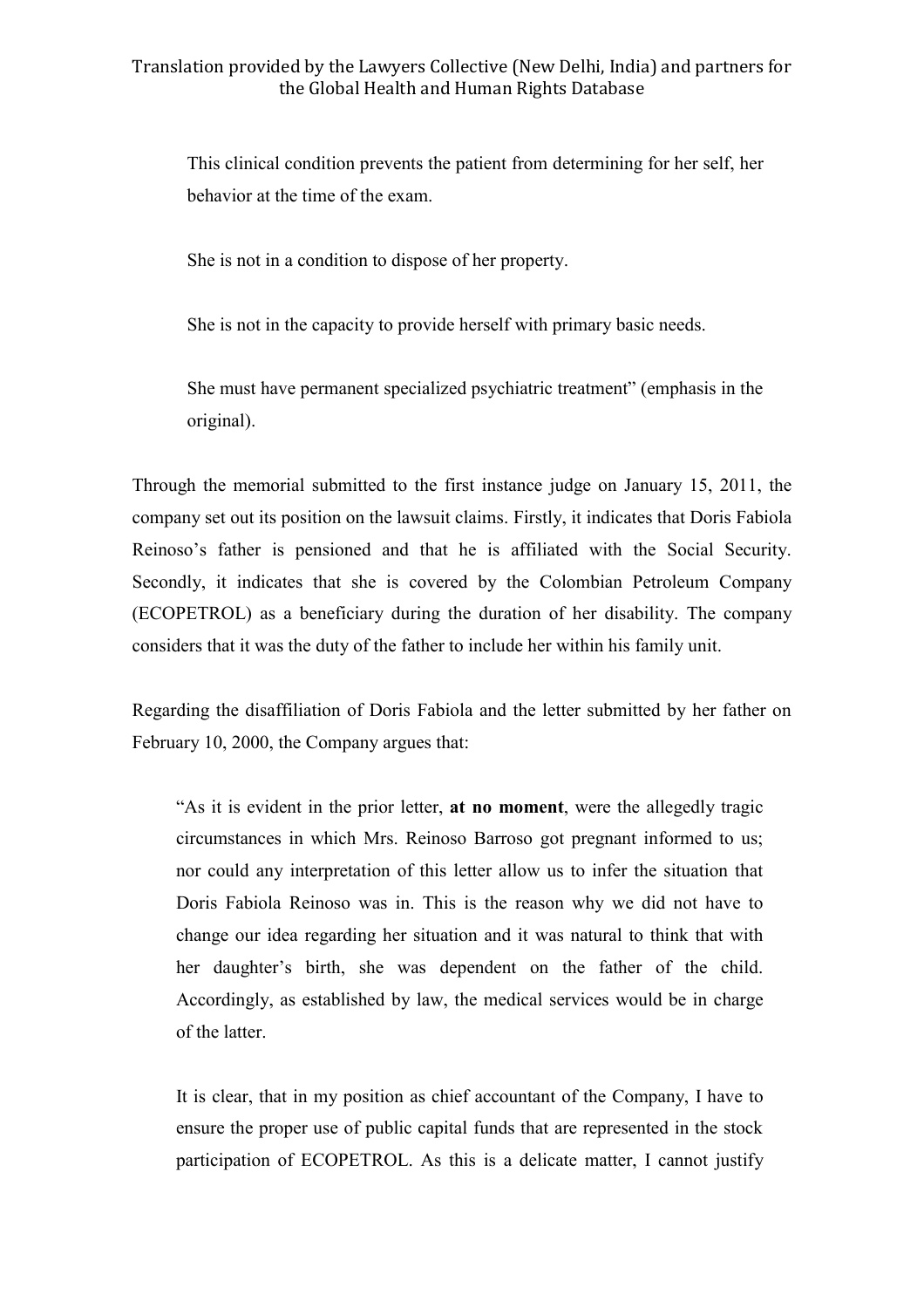expenses that affect the financial balance of the company and*,* as expressed in the following section, there is no rule that prescribes that I should cover the health service of the grandchildren of the pensioners of any of the branches of the Colombian Petroleum Company ECOPETROL"

Finally, the Company argues that there is no proof that supports the facts mentioned in the letter of 10 February 2000. Therefore it is evident that there is no "clarity regarding the financial dependency" of Doris Fabiola Reinoso.

#### **Judgment subject to review**

In the judgment of January 15, 2001, the First Labor Court of the Circuit of Cucuta, denied the claims of the writ of *tutela.* In the view of the judge, the issue under consideration is of a clear legal character, because it discusses whether, under current regulations, the Plaintiff's daughter is entitled to the care services claimed. Furthermore, only through ordinary processes is it possible to carry out the proofs that are required in order to resolve the process in question.

#### **II. CONSIDERATIONS OF THE COURT**

#### **Competence**

1. In accordance with the provisions of Articles 86 and 241, numeral  $9<sup>th</sup>$  of the Constitution and 33 - 35 of Decree 2591 of 1991, the Chamber is competent to review the decision of *tutela* of the reference.

#### **Legal Issue**

2. In the Plaintiff's view, the sued company should have restored the status of affiliated beneficiary to his daughter, having proved that she has not formed a family and therefore her financial dependence upon him has not ceased to exist. The Plaintiff also considers that the Respondent has the obligation to assist his grandson (son of his invalid daughter), whose existence is the result of an unwanted sexual relation. These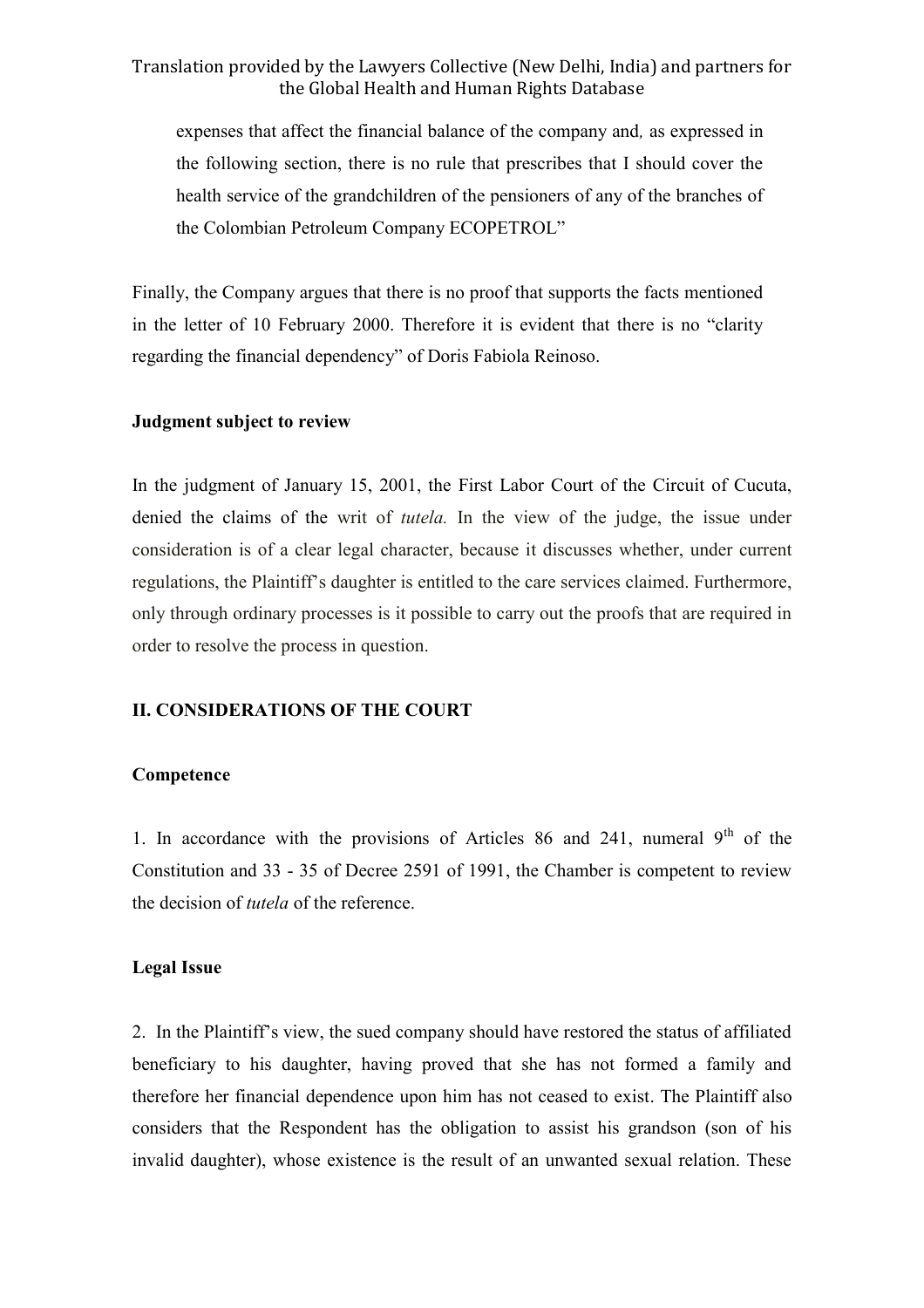allegations are supported in the jurisprudence of the Constitutional Court which in several occasions has established that, because of reasons of connection, the right to health has a fundamental character; which is evident in the present case because of the imminent necessity to restart his daughter's medical treatment (due to her suffering from chronic schizophrenia).

The Respondent considers that the mere statement that the daughter of the pensioner has not formed a family and that the father of the child is unknown is not sufficient to overcome the presumption that, having a child, the father will take care of the woman and the minor. Furthermore, the Respondent argues that there is no norm that obliges ECOPETROL or its subsidiaries to assist the grandchildren of their retirees.

The judge considers that in the present case there is no constitutional issue since the case is about rights of legal hierarchy.

It is for the Court to answer two different issues. On the one hand, whether it is constitutionally valid to suspend the health service of a person characterized as a beneficiary and who depends financially on the affiliate, by the mere fact that, whenever a woman has a child she will form a family and that the father will cover the family needs. On the other hand, the Court has to determine whether the sued company, if the previous issue is answered in a negative way, has the obligation to take care of the grandson of the affiliate, or whether that obligation should be assumed by the pensioner as a consequence of the financial dependency of the daughter, her disability and the fact that his grandson is the product of an unwanted sexual relation.

#### **Discriminatory treatment and reiteration of jurisprudence.**

3. Discriminatory positions are usually hidden under legitimate conducts. In general, discriminatory acts are manifested exclusively through spoken acts that, by their own nature, have a meaning associated to the ordinary use of language in a given area or within a certain community. Thus it is extremely complex, if not impossible, to identify discriminatory acts in some occasions (most of the time).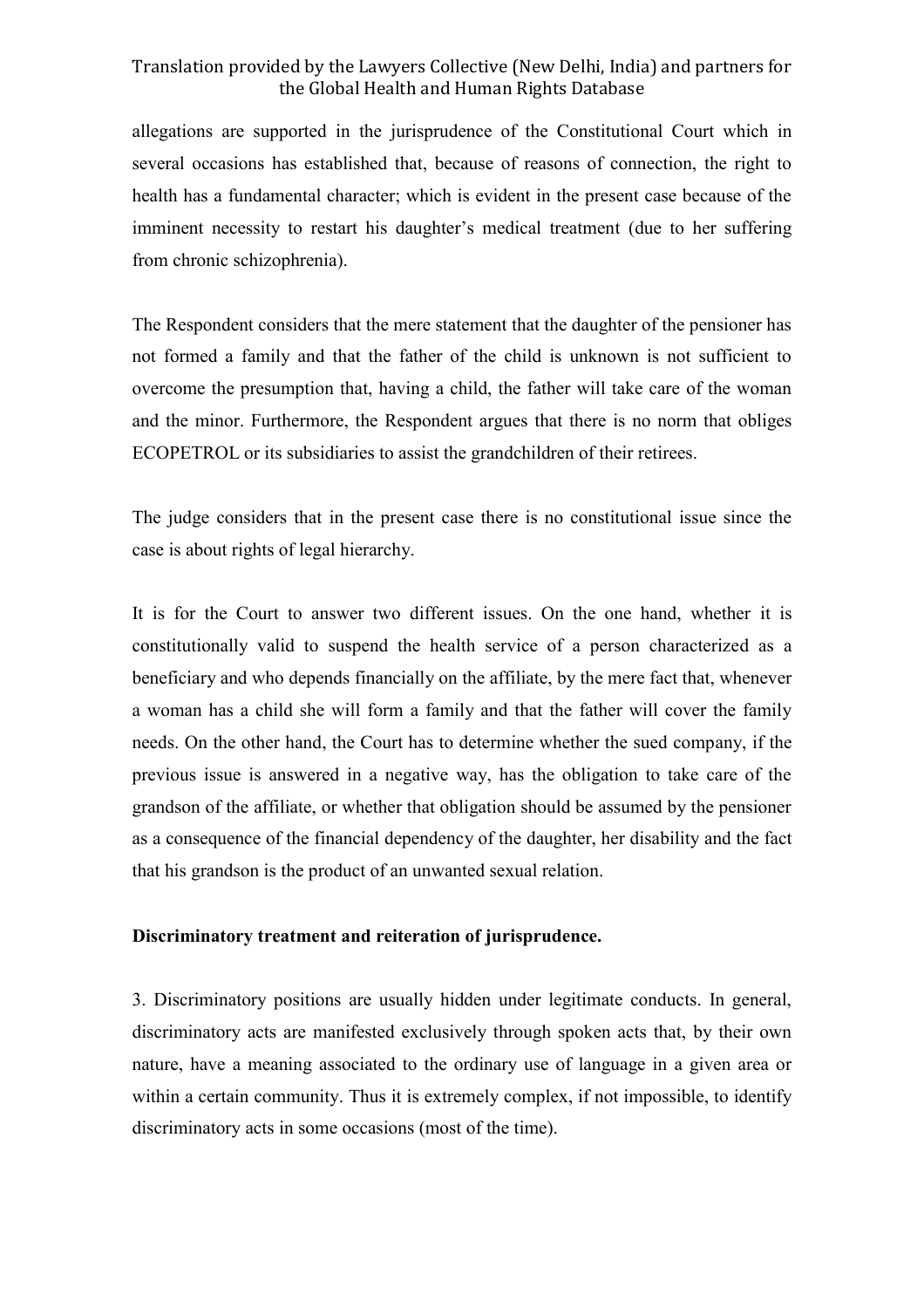In previous cases, this Court has recognized these circumstances in which discriminatory acts are manifested. In the case  $T-098$  of  $1994<sup>1</sup>$ , this Court maintained that:

"11. A discriminatory act is conduct, attitude or treatment that pretends – consciously or unconsciously – to annul, to dominate or to ignore a person or group of persons, frequently appealing to social or personal preconceptions or prejudices, and which results in the violation of their fundamental rights."

This association of discriminatory conduct with preconceptions or prejudices has special consequences in relations between persons and institutions, whether public or private, because the discriminatory act is usually confused with institutional praxis. The discriminatory act is made socially legitimate by the support lent to it by couching the act itself in ordinary language. In this connection, the Court added:

"The unequal and unjustified treatment that is often presented in the language of norms or in institutional or social practices, and which is confused with the lifestyle of the community, constitutes a discriminatory act. These acts are contrary to the constitutional values of human dignity and equality, because they impose a burden on the person that is neither legally nor morally required."<sup>2</sup>

The above explains the difficulty of demonstrating the occurrence of a discriminatory act; "that is the reason why it is appropriate that the burden of proof of the inexistence of discrimination lies with the authority that issues or applies a legal disposition, and not with the party that alleges the violation of his right to equality, especially when the classification of a person becomes suspicious for being related with the elements expressly indicated as discriminatory in light of constitutional law"<sup>3</sup>.

1

<sup>1</sup> M.R. Eduardo Cifuentes Muñoz.

<sup>2</sup> Case T-098 de 1994.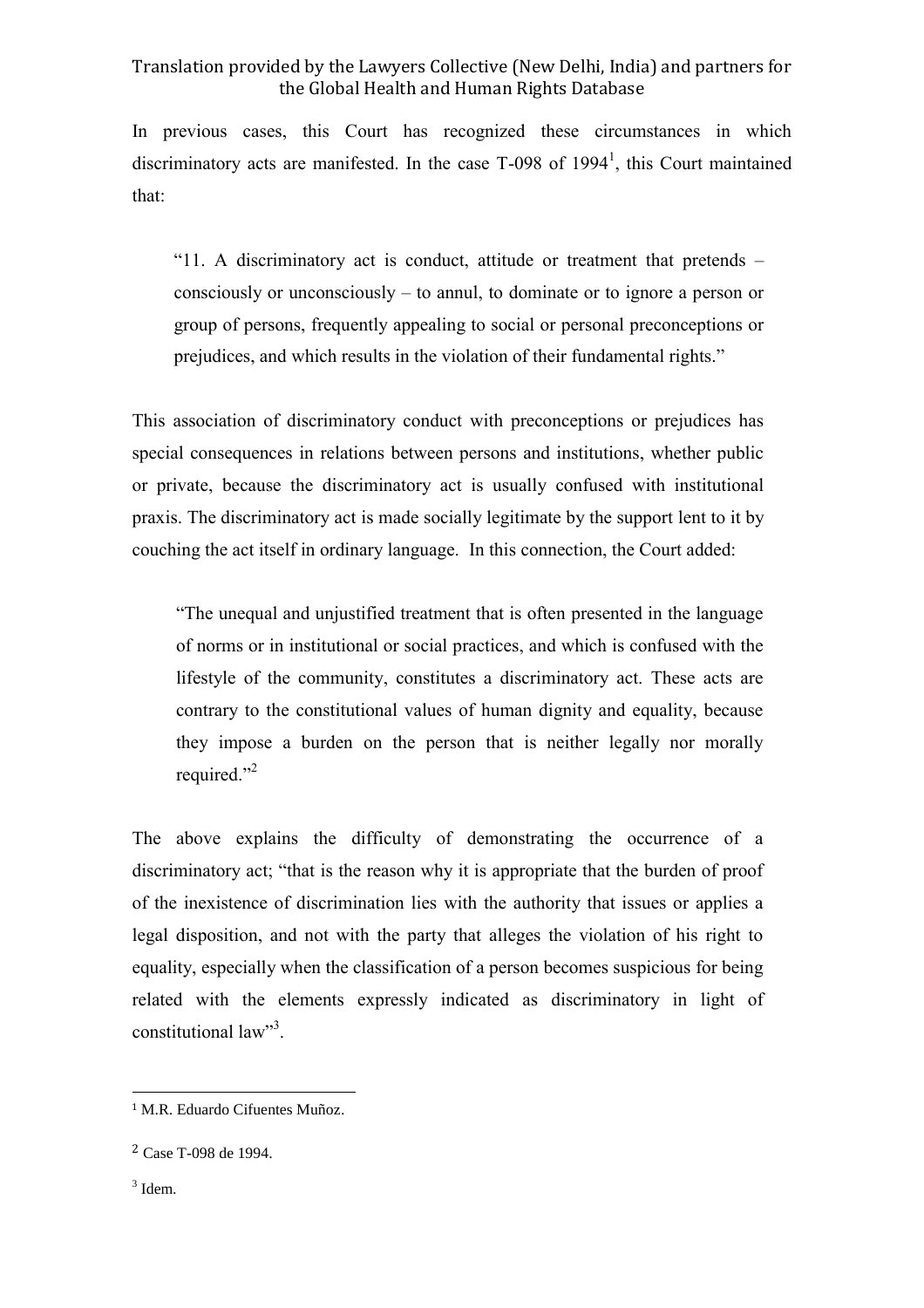Accordingly, in several instances discriminatory acts will not be explicit in the message, but in the implicit sense of the affirmations, norms, and other speech acts in consideration.

4. The defendant argued that it was presumable that the pregnant woman would form a family and therefore that her financial dependence with respect to the parents would cease. This affirmation would be based on reality, as it is possible to agree that it is reasonable to expect that whoever "has a child with a woman, has the obligation to take care of her and her son". This conception, however, entails a clear discrimination against woman.

The freedom of a woman is not reduced with pregnancy. The option of pregnancy does not create obligations towards the father except the obligation to take care of the child they have in common. The father does not have the obligation to take care of the woman. She is as responsible as the father of achieving their livelihoods –not in vain, article 25 of the Constitution establishes that, without gender distinction, work "is a social obligation". Neither does pregnancy imply the obligation to form a family. On the contrary, as it is prescribed by article 42 of the Constitution, the family is the result of a "responsible decision", not the legal effect of having a child.

The exercise of a woman's sexual autonomy cannot be reduced to an instrument or a means to obtain conformation of families, or for procreation. On the contrary, since sexual autonomy is a manifestation of individual freedom, which is equally recognized in men and women, the meaning given to the exercise of such autonomy will be determined individually, by their life project. From such exercise of sexual autonomy it cannot be derived, *prima facie*, reciprocal obligations. But, in cases in which the **decision** is to form a family, this voluntary act will produce the consequences established by law. Likewise, the obligations towards children that arise as a consequence of the relationship do not extend to the other participant of the relationship. The holder of the rights is the minor, not one of the parties of the relationship. Similarly, pregnancy does not transform automatically, and *ipso jure*, the meaning that the participants of the relationship have given to their sexuality. This choice is, once again, independent and individual.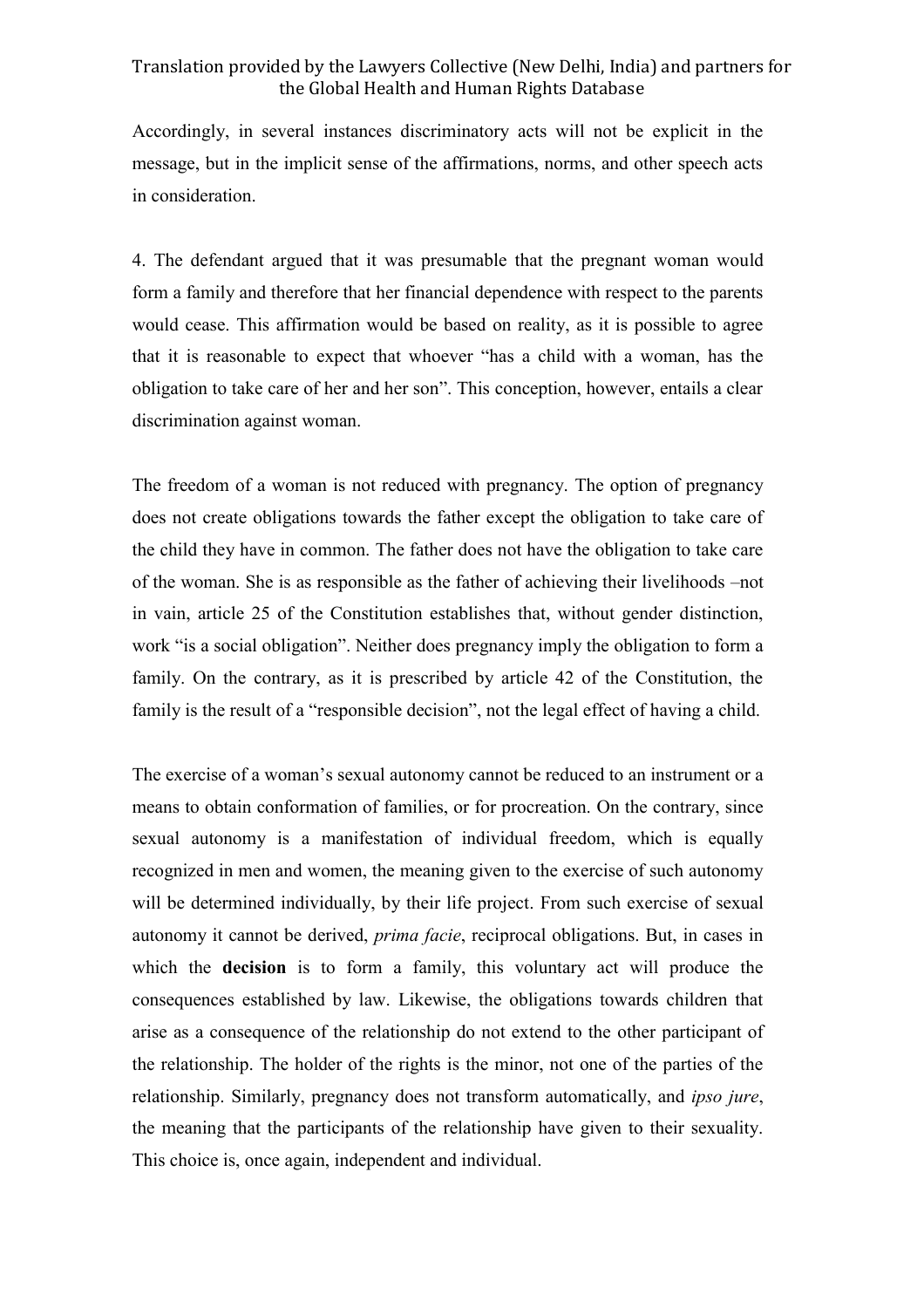Consequently, to assume, that because of the pregnancy, the woman is creating a family with the father of the minor, implies the maximum reduction of a woman's autonomy. This position denies to a woman the possibility of exercising the right to sexual autonomy, because the voluntary character of her sexuality disappears, to become a mere fact. In sum, woman becomes a thing.

In this sense, the idea behind the argument of the Respondent is the assumption of a woman's weakness. Pregnancy, it must be clarified, is not a disease. It is, arguably, a "shared risk" that corresponds to the persons who establish relationships involving sexual acts. Since it is a "shared risk", necessarily, the full capacity of woman has to be assumed, and not her weakness in the participation of her relationship. Though pregnancy is a choice for both woman and man, it places the woman in a position that makes her worthy of special care (Constitution, art. 43), and it does not impair her from carrying out her project of life and does not reduce her in the labor sphere. Her reduction, her weakness, is not a fact but the result of social projection of prejudices. That is, the result of a discriminatory act.

Therefore, the reasons brought by the defendant are contrary to the Constitution, because they are based on (and are an expression of) a discriminatory attitude against woman.

5. The legal issue in the present case has already been analyzed by this Court. In the case T-1642 of  $2000<sup>4</sup>$  the Court made the following reasoning:

"2.5. Because of its similarity with the present case, the criteria developed in the transcribed jurisprudence, are applicable to the situation subject to examination. It follows, for the Chamber, that the rights of the Plaintiff to equality and to free development of personality were clearly violated. In fact:

1

<sup>4</sup> M.R. Jairo Charry Rivas.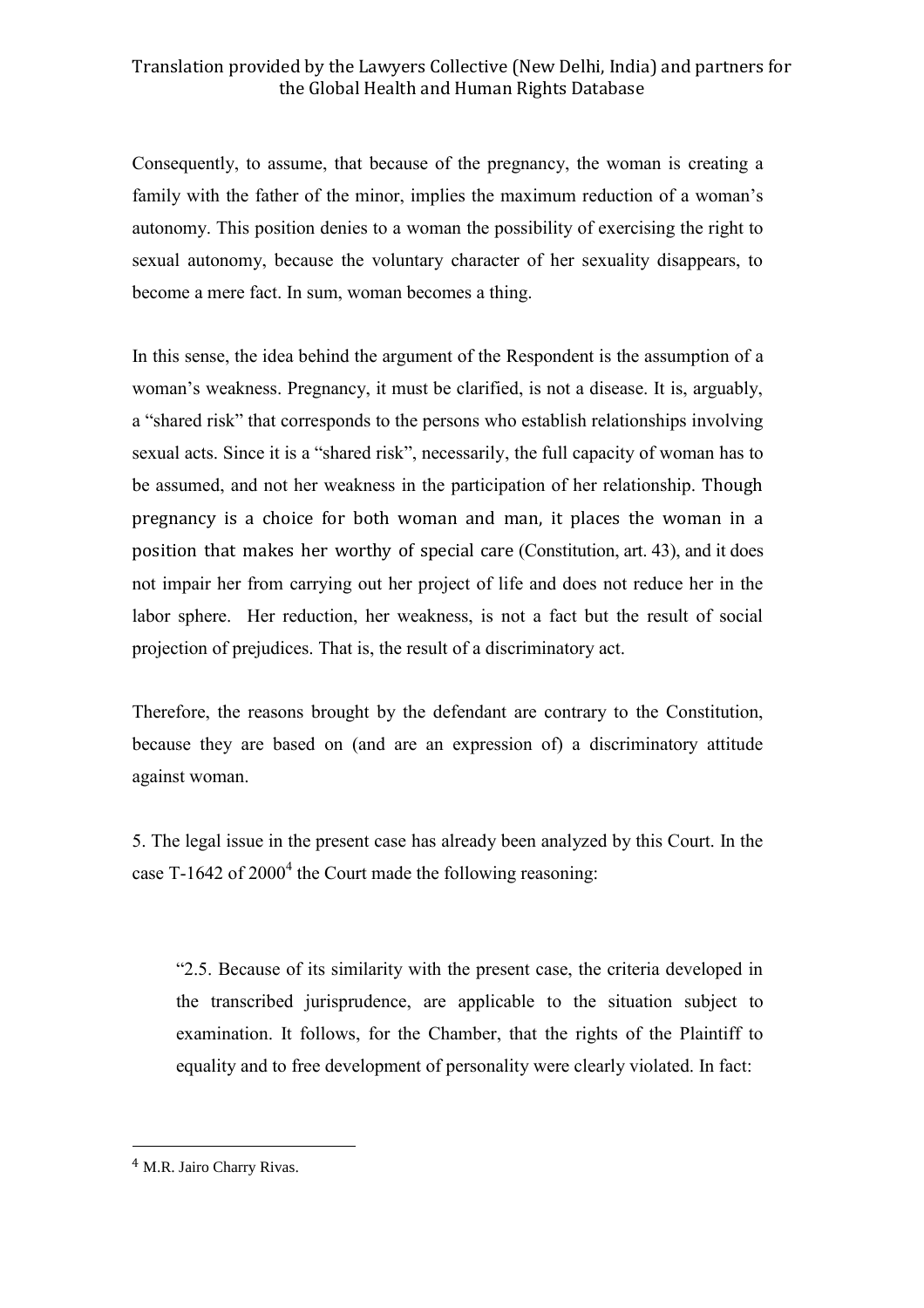- The thesis adopted by the company cannot be accepted, as it establishes that a daughter, by the mere fact of being a mother, acquires financial independence to the point that she is excluded from the familial group. That hypothesis is not supported in reality if it is considered that, at least in principle, that fact may mean a burden for a single mother because it implies a new responsibility that aggravates her financial situation.

As established in ECOPETROL policies, the consequence of being a mother is that the benefits acquired as a daughter of a company employee are suspended. That suspension is a sanction that will doubtlessly affect the right of that person to free development of personality, that is to say, the possibility to make her own decisions regarding her life.

Thus, the scope of the aforementioned policy is inconsequential to the benefits that the Plaintiff perceives to have emerged due to her connection with the family group and her financial situation rather than because of her condition as a mother. As this situation can never be an excuse to exclude a woman from the exercise of her fundamental right.

The Court rightly said in that case that, "a woman has the same rights as a man does and she cannot be exposed to losing her legal benefits as a consequence of the legitimate exercise of her freedom (…), the legal norm that associates the free and legitimate individual option to marry or to be in a common-law marriage, the risk of loosing a legal and consolidated right turns into an arbitrary interference in the field of privacy and self-determination which violates the free development of her personality without any justification, since public interest has no relation with the decisions".

It cannot be argued, as the Company did, that the Plaintiff has formed a new independent family because, as it is evident from the facts of the allegations that have not been refuted by the company, she is still part of her father's family and still depends on him financially. Following the policies of the Company, she will not be independent at least until she finishes college or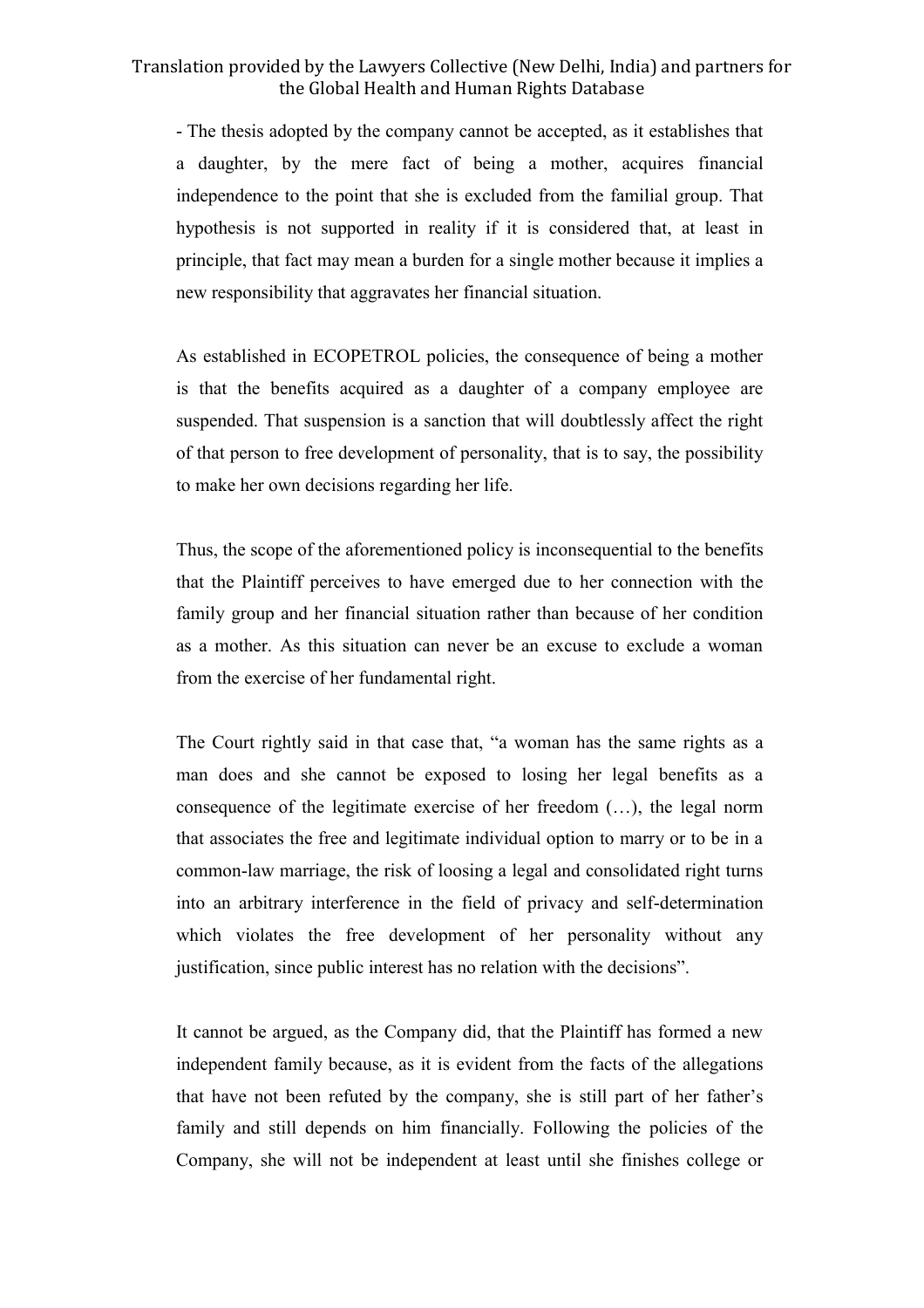until she is 25 years old; nor is it effectively proven that she has financial independence because we insist that the fact of having a child does not mean the formation of a new family.

The Court has considered as can be read in case C-870/99, which has been transcribed, that a person by the mere fact of getting married does not acquire financial independence; thus, these circumstances do not justify the loss of the right to survivor pension to the degree that if a law establishes a determination in such sense, it would be flagrantly unconstitutional.

Similarly, it can be affirmed that the fact that the daughter of a pensioner or worker of ECOPETROL becomes a mother does not imply that she has formed a family, or that she has achieved her financial independence in order to assume the responsibility for the maintenance of herself and of her child. Hence, it must be admitted that the Plaintiff has not formed an independent family and that not only does she continue to be part of her father's family, but also that she depends on that relationship at least until she finishes college.

Furthermore, the Court is of the opinion that the dignity of a pregnant woman and the duty of special protection exists (Constitution, Art. 43), "… because her state, respectable in itself, far from constituting a ground of rejection, demands for a kind public attitude towards the prompt presence of a new life, circumstances that furthermore makes the future new mother a person of special vulnerability".

Case T-393/97 adds:

*"The Court finds, moreover, that pregnancy creates an inalienable right, subject to protection and defense: the right to be a mother, which is undoubtedly a fundamental right".* 

*"It has to be added that women, in the abovementioned conditions, have also the fundamental right to the free development of personality, to their privacy,*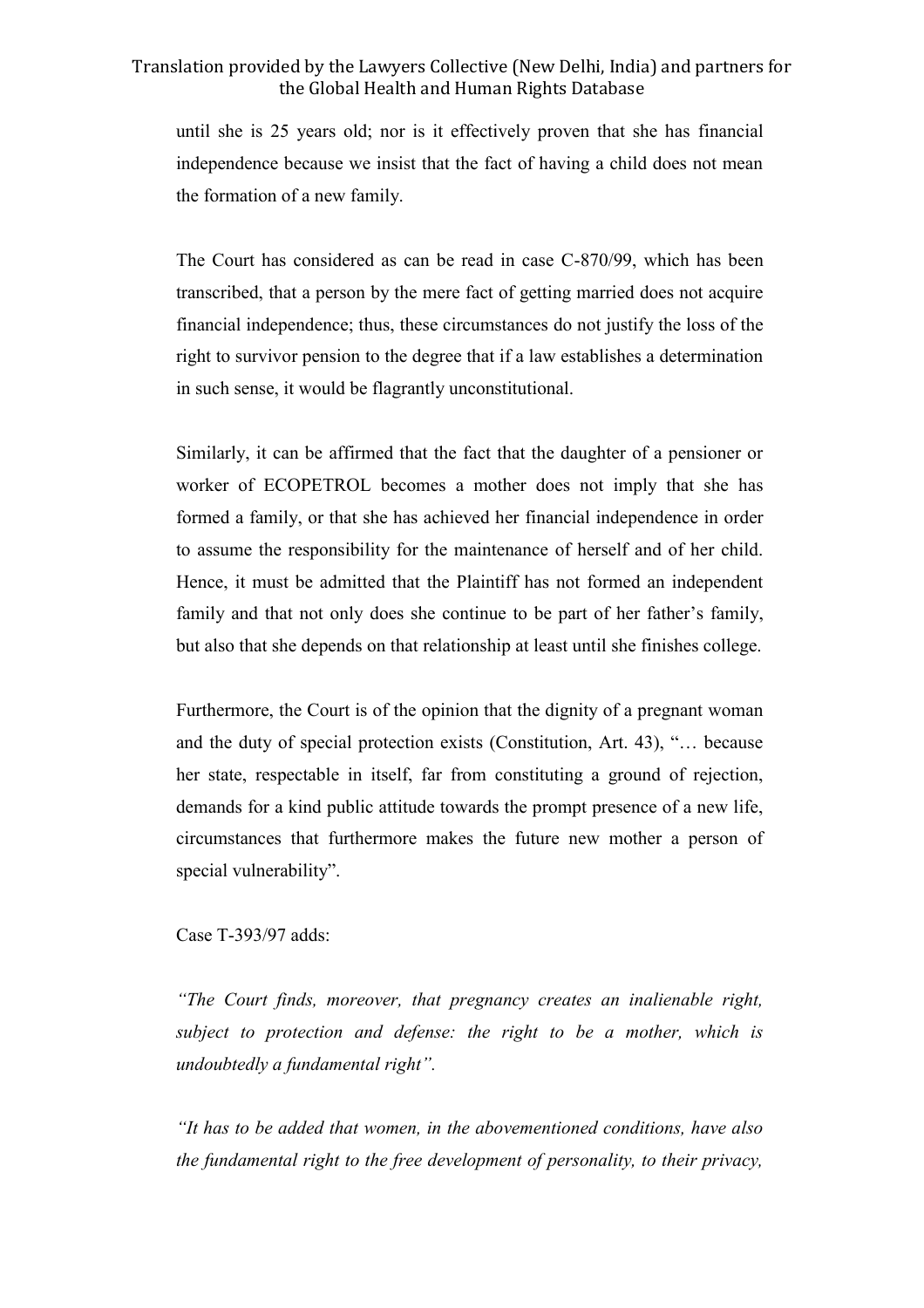*to education and to receive equal treatment from their peers, because discrimination based on pregnancy lacks justification".* 

*"It is clear that those rights deserve protection from the State and that the writ of* tutela *is the adequate mechanism for their effectiveness, taking into account the insensible, uncomprehending and incomprehensible position of the sued educational centers that is reflected in the conduct that violated those rights".*

2.6. In conclusion no constitutionally or legally valid reason exists to establish an unequal treatment between persons that are in the same situation – to be children of workers or retired people of the same company. This is so because every son or daughter is entitled to enjoy the same benefits without being subject to discrimination based on their personal considerations or decisions that belong to their internal forum, such as to have a child, since it is prohibited by the Constitution (Art. 13)."

The position of the Court in that decision does not contradict the position on this occasion. It is focused on the unconstitutional restriction on the right to free development of personality, since the threat of losing health benefits reduces the real options to develop someone's life plan. Likewise, supported on the jurisprudence of this Court, the conclusion is that there is no reason that marriage should imply financial independence and as a consequence maternity does not imply it either. In summary, the Court reaches the same conclusion as this decision: the reasons for the suspension of the service imply a violation of equality and a restriction of personal autonomy.

6. The conclusion of this analysis is the impossibility of the Company to suspend the service for the reasons raised by it. However, there remain two issues to consider. Firstly, the absence of evidence that proves financial dependence and secondly, the fact that the service is exclusively provided to the children that depend financially on their parents.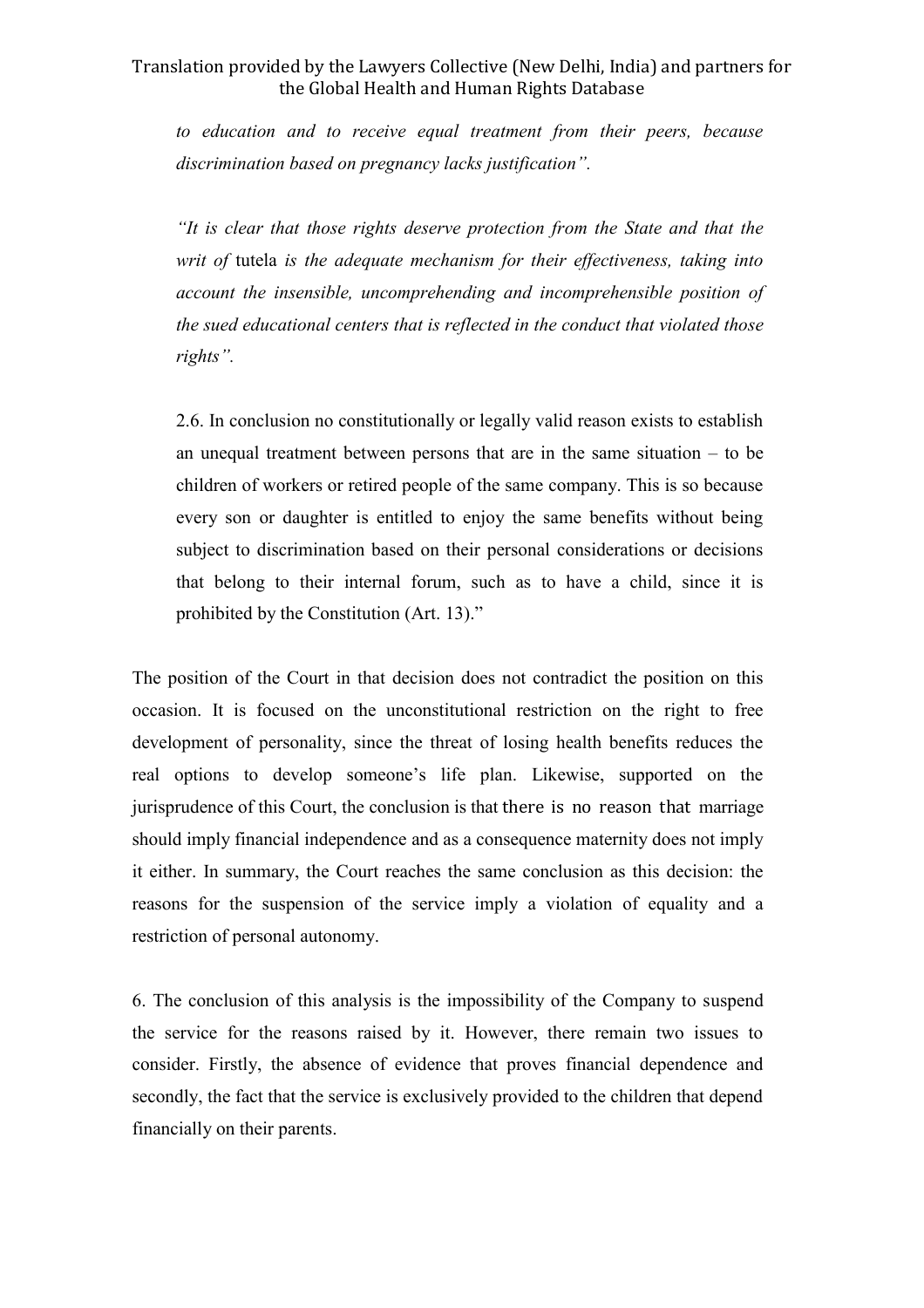As it has been pointed out by this Court (Case SU-111 of 1997) it is generally for the legislator or contractual agreements (as a collective agreement) to define the conditions for the provision and access to health services within the scope of Constitutional canons. Hence, in principle (as it is not the object of the present debate) there is no Constitutional issue on restricting access to health to the financially dependent sons or daughters. This implies that the company has the right to deny the service whenever it is proven that the beneficiary son or daughter is not financially dependent on their parents. The restriction that the Court has set forth exclusively refers to the unconstitutionality of the argument that pregnancy indicates cessation of financial dependence. Thus, while the absence of financial dependence is not demonstrated, the Company is obliged to continue providing medical care to the Plaintiff's daughter.

## **Impossibility of extending contractual obligations: Health protection of the grandchild**

7. Health care is an obligation of the State (Constitution, Art. 49). Thus, it is for the State to define conditions for access and coverage of health care, and to guarantee the provision of the service. The existence of contractual agreements does not affect the existence of this primary obligation of the State. For this reason it is not for the constitutional judge to modify conditions of care and access contractually agreed to, unless these entail the violation of related fundamental rights.

Health benefits that are provided to the retirees of ECOPETROL and its subsidiaries are of a conventional character. Therefore, it is not possible to extend it to persons other than those included under the agreement and the benefits incorporated therein. Thus, since there is no norm that obliges the Colombian Petroleum Company (ECOPETROL) to extend health services to the grandchildren of its pensioners, (nor has its existence been proven, the burden of which is upon the Plaintiff), the Court cannot dispense such extensions.

8. This solution does not imply that the grandchild is not protected. Article 44 of the Constitution establishes that in first place it is upon the family to protect children.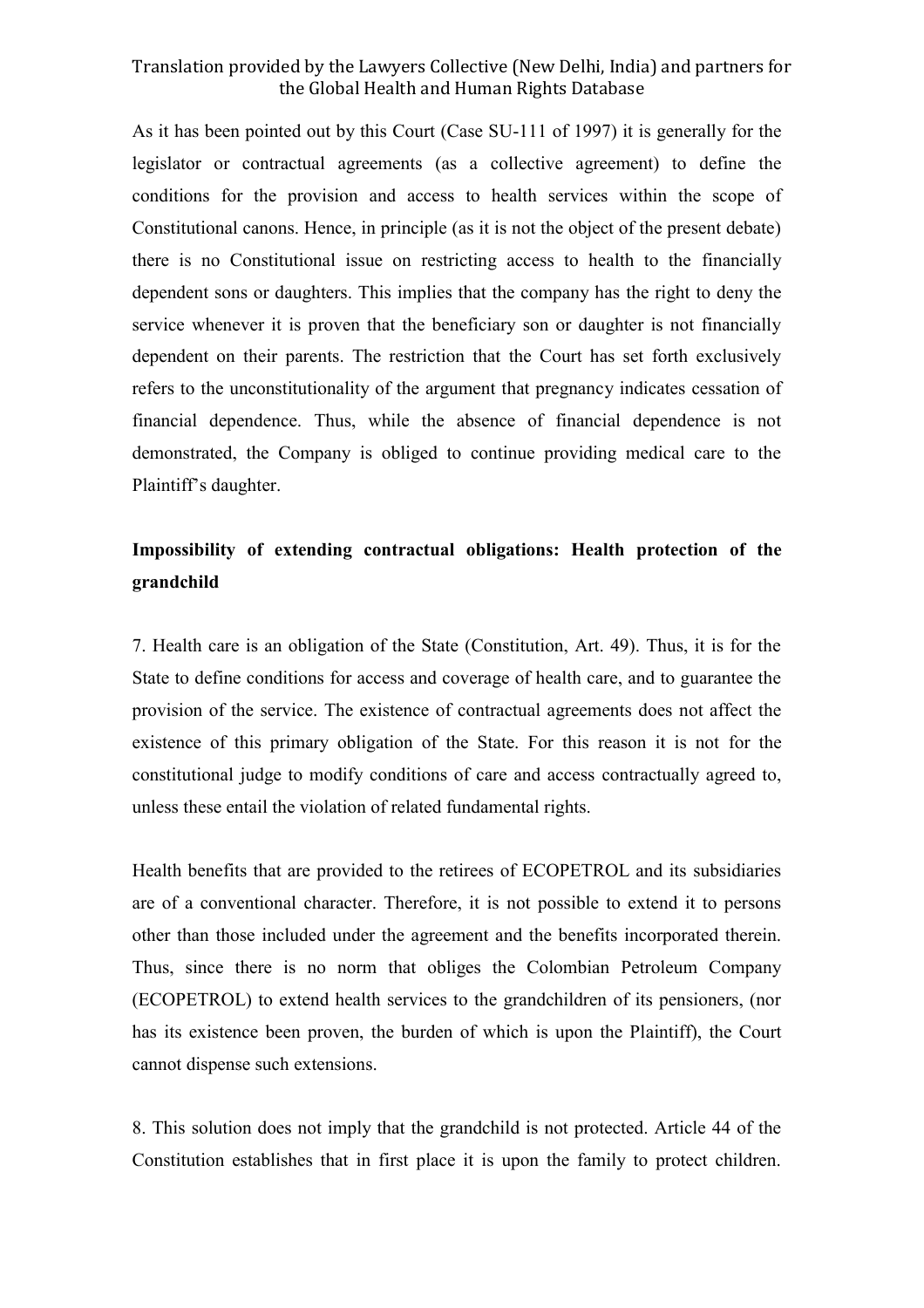Only when the family is unable to provide such protection is it for the society or the State to provide such protection. The Court has already ruled in this regard:

*"... by the will of the Constituent family, society and the State participate jointly and concurrently in the support to the growth, formation, protection and development of Colombian children. Despite this, the family is called to act preferentially to achieve that objective, with the help of the others, through the obligations that have been attributed to them in the legal system. Similarly, within the family community, even if all the people that are part of it are responsible for the application of the principle of solidarity in order to effectively protect and assist the children, its realization is subject to distribution, the respective parents having the main responsibility of its compliance through the exercise of parental rights…"<sup>5</sup>* 

In relation to health, the Court has also determined that the family has the primary obligation of assistance<sup>6</sup>. This obligation, in respect of children, is reinforced by Constitutional mandate: "[t]he rights of children have priority over the rights of others" (Constitution, Art. 44).

In accordance with the abovementioned, and taking into account the health conditions of Doris Fabiola Reinoso; the health care of Lina Maria Reinoso Barroso lies with her grandfather, Esteban Reinoso. If he was financially incapacitated due to his condition of pensioner without having the capacity to cover his granddaughter's necessities, he may have requested the State to assist him in the protection of the fundamental rights of the child. However, that circumstance, the absence of resources, has not been proven in this process and is the reason why this writ of *tutela* does not succeed.

#### **III. DECISION**

<u>.</u>

<sup>5</sup> Case T-182 de 1999.

<sup>6</sup> Case T-209 and 851 of 1999, among others.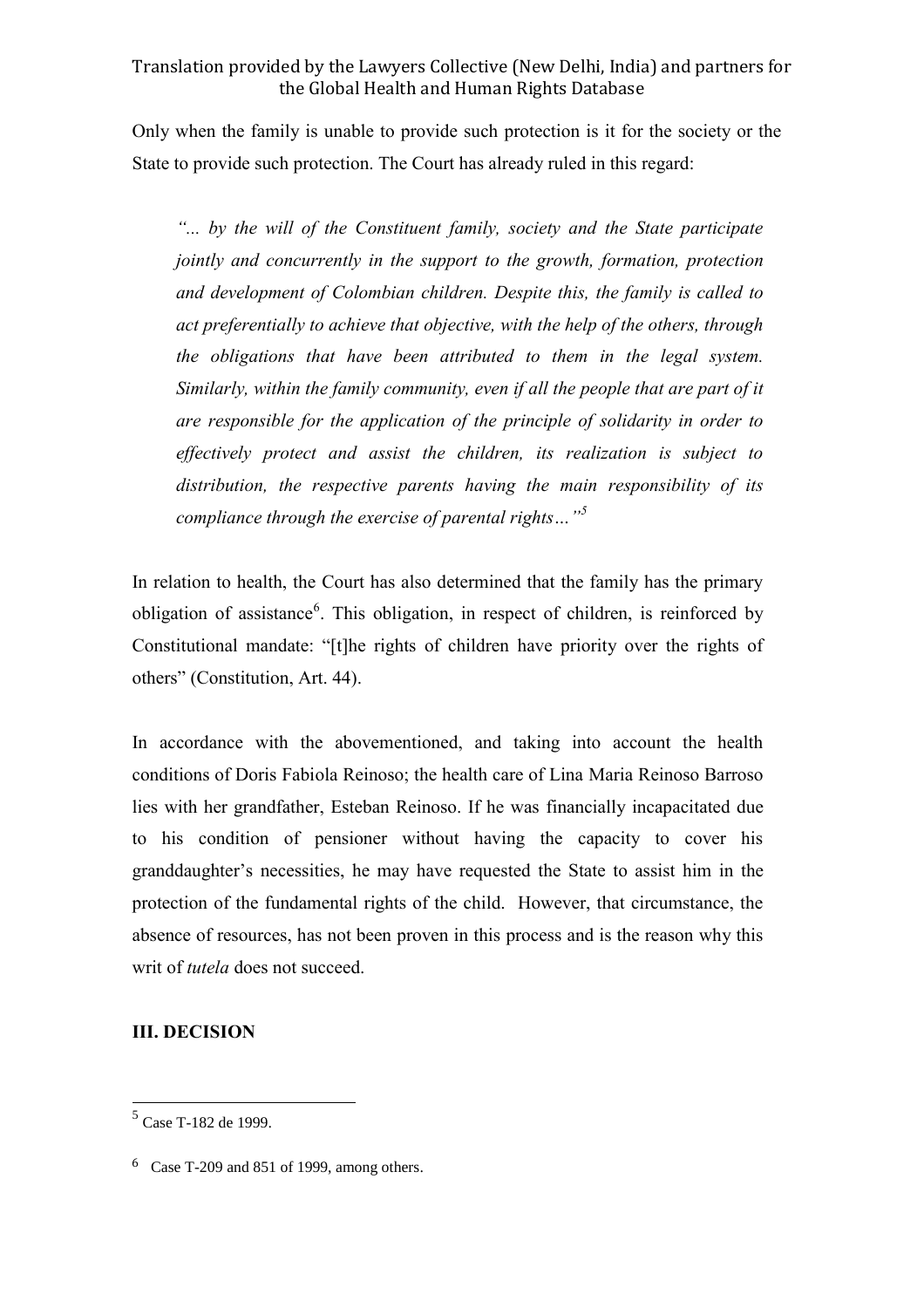In merit of the considerations, the Full Room of the Constitutional Court, administering justice on behalf of the people and as mandated by the Constitution,

#### **RESOLVES**

**FIRST: TO REVOKE** the decision of the First Labor Court of the Circuit of Cucuta dated 15th of January 2001 and alternatively, to grant the *tutela* for the violation of the right to equality of Doris Fabiola Reinoso Barroso.

**SECOND.** To order the COLOMBIAN PETROLEUM COMPANY to, in the term of 48 hours, restore the medical services of Doris Fabiola Reinoso Barroso.

**THIRD.** To order that the Secretariat implement Article 36 of Decree 2591 of 1991.

# ALFREDO BELTRAN SIERRA President

# JAIME ARAUJO RENTERIA Magistrate

# MANUEL JOSE CEPEDA ESPINOSA Magistrate

## JAIME CORDOBA TRIVIÑO Magistrate